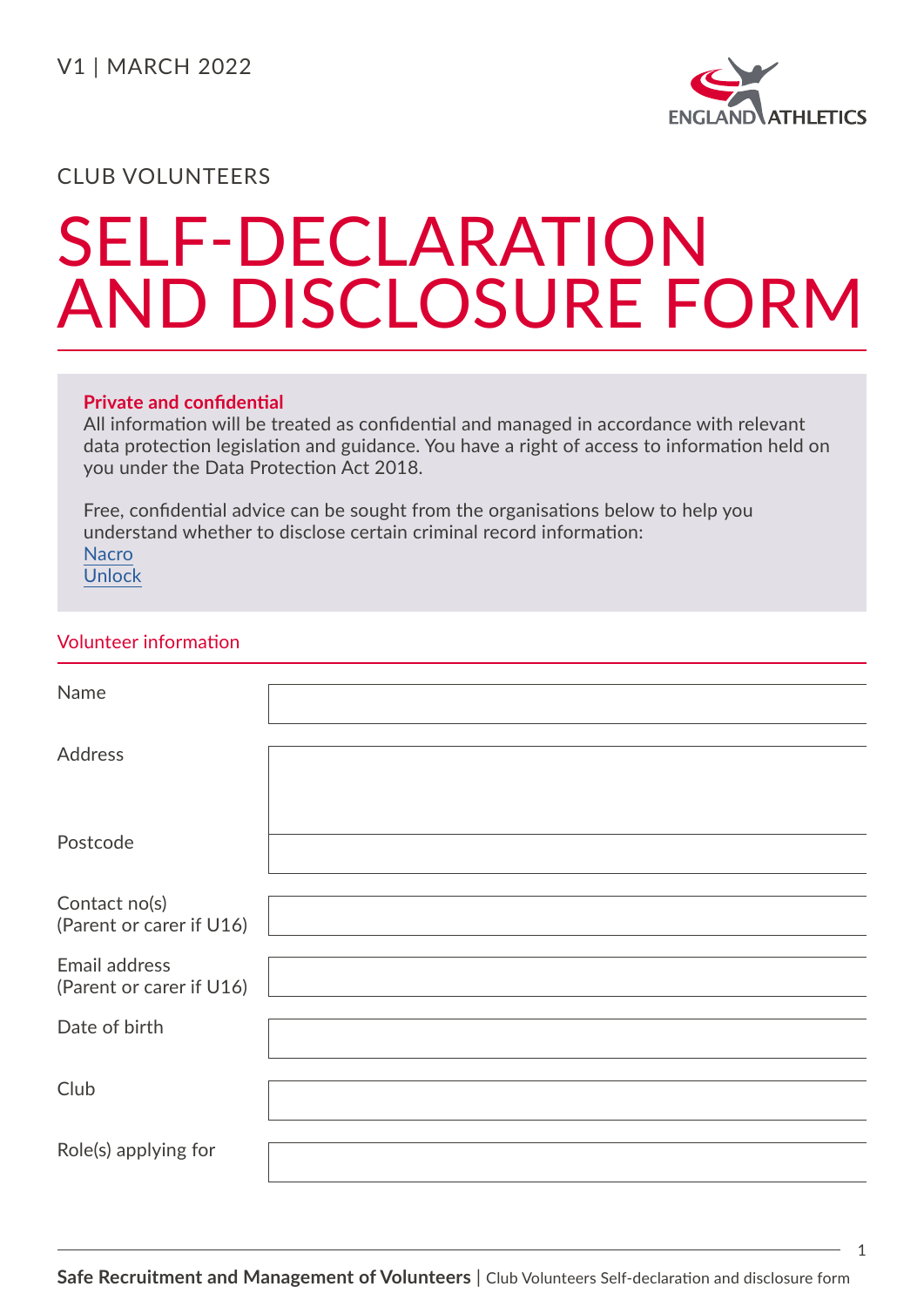

2

## CLUB VOLUNTEERS

# SELF-DECLARATION AND DISCLOSURE FORM

### **Part 1. Identification**

For completion by an Athletics and Running club committee representative. Proof of name, address and date of birth needs to be shown. Please tick the box(es) of the document(s) seen. You do not need to record any information from the document(s).

I confirm that I have seen at least three identification documents relating to this person, and I confirm to the best of my ability that these are accurate.

| UK driving licence                            |  | Financial statement (e.g. pension)                                                                                               |
|-----------------------------------------------|--|----------------------------------------------------------------------------------------------------------------------------------|
| UK passport                                   |  | P45/P60 statement                                                                                                                |
| Biometric residence permit                    |  | Council tax statement                                                                                                            |
| Birth certificate                             |  | Utility bill                                                                                                                     |
| Adoption certificate                          |  | Letter of sponsorship from future employer                                                                                       |
| Marriage/civil partnership certificate        |  | Bank/building society statement<br>Benefit statement (e.g. child benefit)                                                        |
| <b>EU</b> national ID card                    |  |                                                                                                                                  |
| <b>HM Forces ID card</b>                      |  | Central or local government, government<br>agency, or local council document giving<br>entitlement, e.g. from the Department for |
| <b>Firearms licence</b>                       |  | Work and Pensions. Work permit or visa                                                                                           |
| Credit card statement                         |  |                                                                                                                                  |
| Signature of Club committee<br>representative |  |                                                                                                                                  |
|                                               |  |                                                                                                                                  |
| Print name                                    |  |                                                                                                                                  |
|                                               |  |                                                                                                                                  |
| Date                                          |  |                                                                                                                                  |
|                                               |  |                                                                                                                                  |

**Safe Recruitment and Management of Volunteers** | Club Volunteers Self-declaration and disclosure form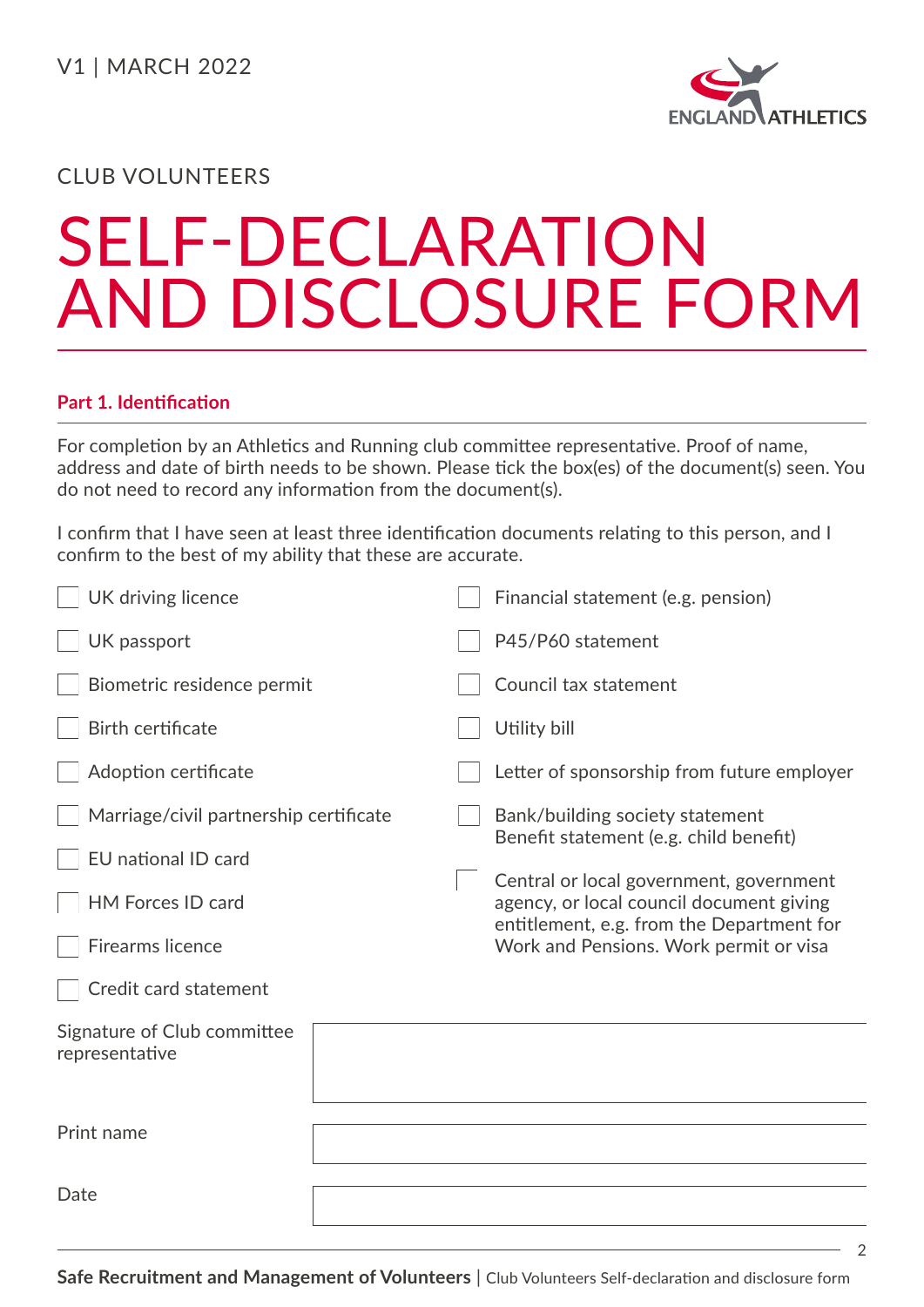

## SELF-DECLARATION AND DISCLOSURE FORM

### **Part 2. Declaration of individual**

To be completed by the individual club volunteer.

1. Do you have any unspent conditional cautions or convictions under the Rehabilitation of Offenders Act 1974?

No

 $Yes \frown$  Please provide further information

2. Do you have any adult cautions (simple or conditional) or spent convictions that are not protected as defined by the Rehabilitation of Offenders Act 1974 (Exceptions) Order 1975 (Amendment) (England and Wales) Order 2020?

No

 $Yes \Box$  Please provide further information

3. Have you been formally charged with any other offence in any country which has not yet been disposed of?

| ٠ |  |
|---|--|
|---|--|

 $No$ 

 $Yes \fceil$  Please provide further information

4. Are you currently subject to any criminal investigations or pending prosecutions by the police in any country which may have a bearing on your suitability for this position?



| ,我们也不会有什么?""我们的人,我们也不会有什么?""我们的人,我们也不会有什么?""我们的人,我们也不会有什么?""我们的人,我们也不会有什么?""我们的人 |  |  |
|----------------------------------------------------------------------------------|--|--|
|                                                                                  |  |  |

5. Have you ever been known to any children's or adult's services departments or the police as being a risk or potential risk to children or vulnerable adults?

|  |  | Yes $\Box$ Please provide further information |  |
|--|--|-----------------------------------------------|--|
|  |  |                                               |  |

3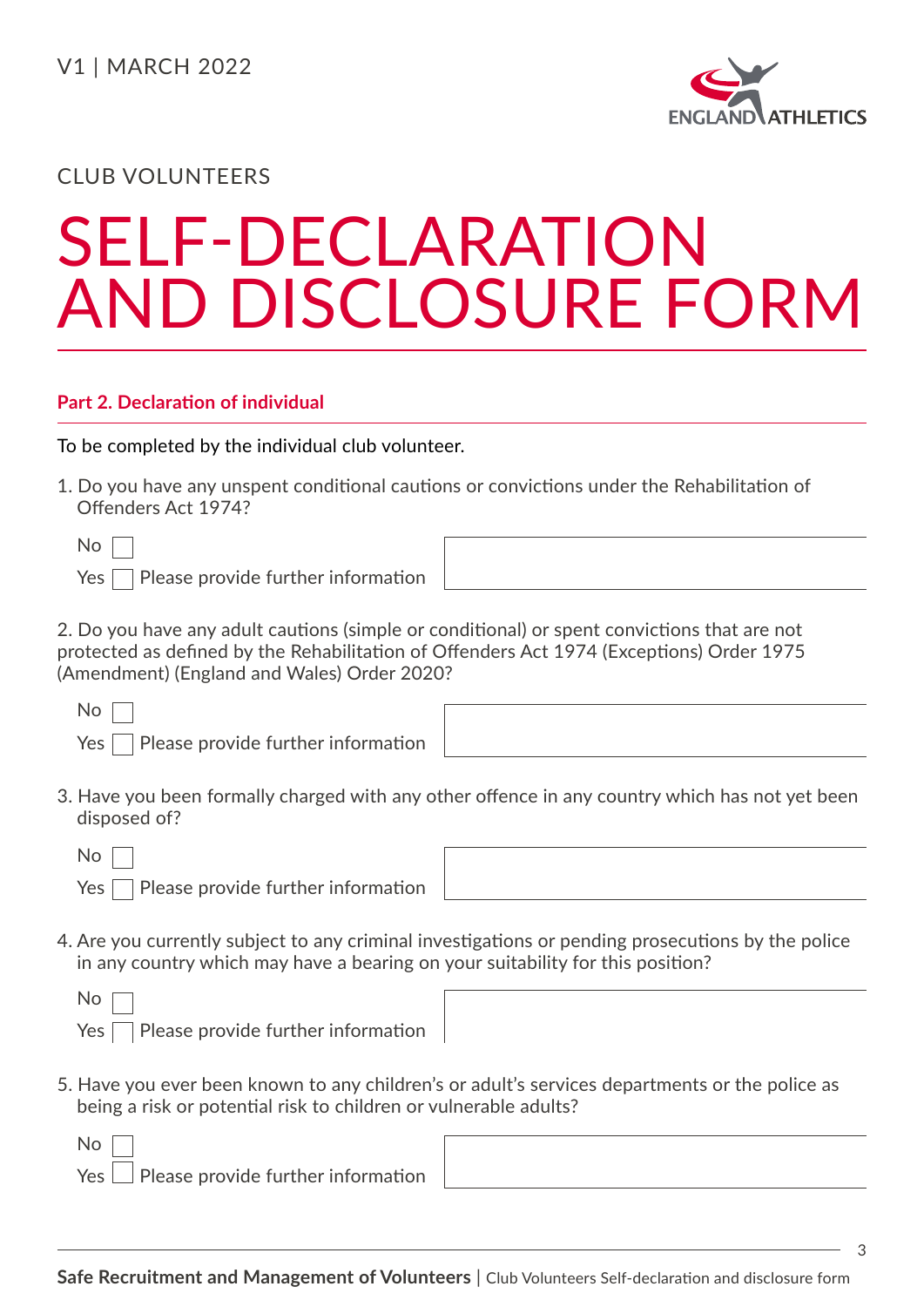

## SELF-DECLARATION AND DISCLOSURE FORM

#### **Part 2. Declaration of individual**

6. Have you been the subject of any formal action, disciplinary investigation and/or sanction by any organisation due to concerns about your behaviour towards children or vulnerable adults?

 $Yes \frown$  Please provide further information

7. Have you ever been dismissed for misconduct from any employment, volunteering, or other position previously held by you, in circumstances which may have bearing on your suitability for this position?

No

 $Yes \Box$  Please provide further information

8. Are you currently subject to any fitness to practise investigations or proceedings by a regulatory, governing, or licensing body in any country, which may have bearing on your suitability for this position?

| $No \ \Box$ |                                                 |
|-------------|-------------------------------------------------|
|             | $Yes \frown$ Please provide further information |

4